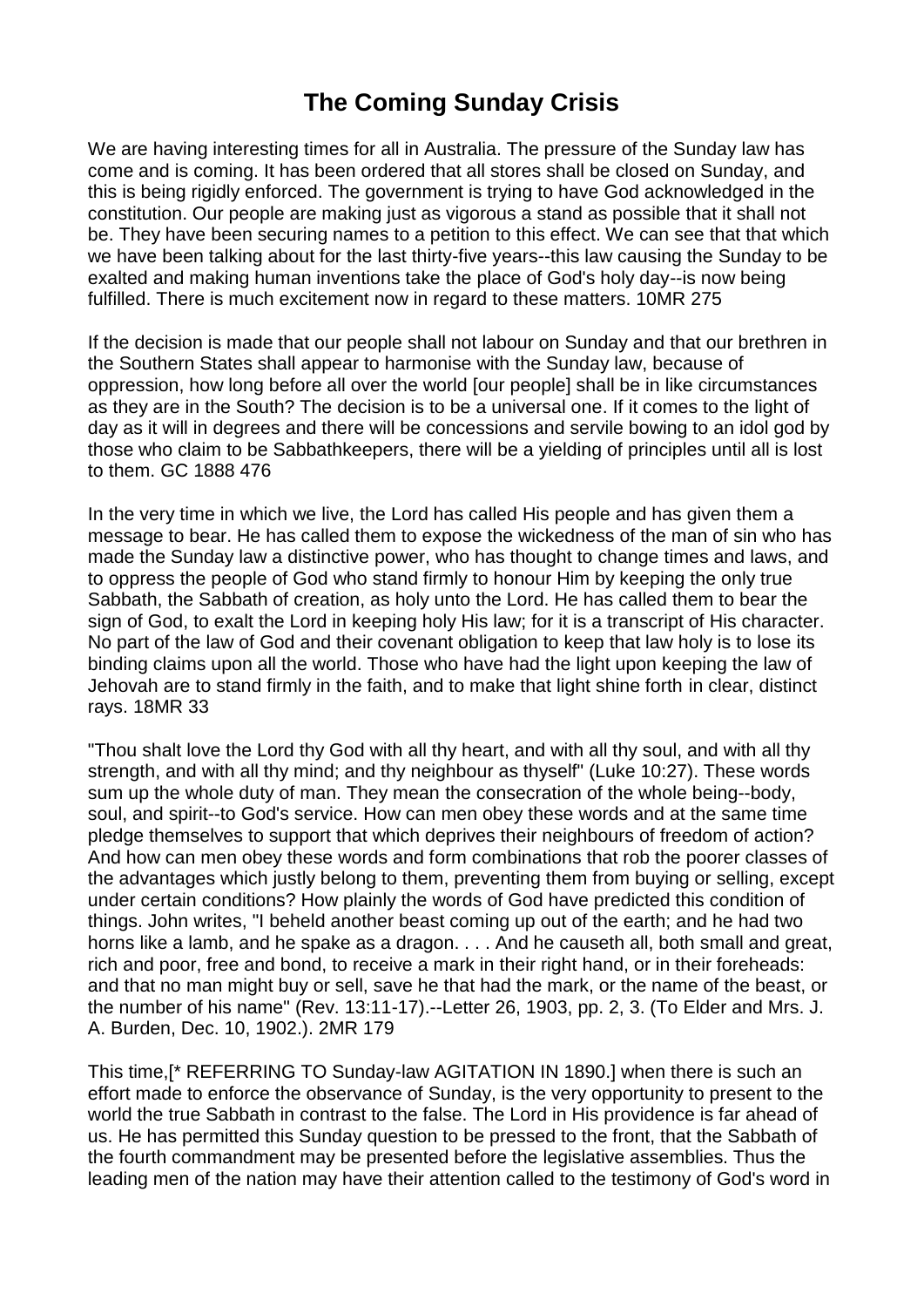favour of the true Sabbath. If it does not convert them, it is a witness to condemn. The Sabbath question is the great testing question for this time.--Ms 16, 1890, p. 21. 2MR 197

Friday night several heard my voice exclaiming, "Look, Look!" Whether I was dreaming or in vision, I cannot tell. I slept alone. The time of trouble was upon us. I saw our people in great distress, weeping and praying, pleading the sure promises of God, while the wicked were all around us, mocking us and threatening to destroy us. They ridiculed our feebleness, they mocked at the smallness of our numbers, and taunted us with words calculated to cut deep. They charged us with taking an independent position from all the rest of the world. They had cut off our resources so that we could not buy or sell, and they referred to our abject poverty and stricken condition. They could not see how we could live without the world. We were dependent on the world, and we must concede to the customs, practices, and laws of the world, or go out of it. If we were the only people in the world whom the Lord favoured, the appearances were awfully against us.

They declared that they had the truth, that miracles were among them; that angels from heaven talked with them and walked with them, that great power and signs and wonders were performed among them, and that this was the temporal millennium they had been expecting so long. The whole world was converted and in harmony with the Sunday law, and this little feeble people stood out in defiance of the laws of the land and the law of God, and claimed to be the only ones right on the earth.

They declared, "The angels from heaven have spoken to us," referring to those whom Satan personated that had died and they claimed had gone to heaven. "You will bear the testimony of the heavenly messengers." They sneered, they mocked, they derided and abused the sorrowing ones. There was much more but I have not time to write it.

But while anguish was upon the loyal and true who would not worship the beast or his image and accept and revere an idol Sabbath, One said, "Look up! Look up!" Every eye was lifted, and the heavens seemed to part as a scroll when it is rolled together, and as Stephen looked into heaven, we looked. The mockers were taunting and reviling us, and boasting of what they intended to do to us if we continued obstinate in holding fast our faith. But now we were as those who heard them not; we were gazing upon a scene that shut out everything else. 2MR 207,208

We are not to locate ourselves where we will be forced into close relations with those who do not honour God. . . . A crisis is soon to come in regard to the observance of Sunday. . . . 2SM 359

[ A Spurious Sabbath the Issue. ] --A spurious sabbath is presented to be legislated into power, compelling the observance of a sabbath which God has not enjoined upon man. The persecutions of Protestants by Romanism, by which the religion of Jesus Christ was almost annihilated, will be more than rivalled, when Protestantism and popery are combined. . . . 3SM 387

There have arisen in our conference questions that need to have careful attention, whether the Sabbathkeepers in the Southern States, where they are liable to feel the oppressive power of their State laws if they labour on Sunday, shall rest on Sunday to avoid the persecution which must come if they do any labour. Some of our brethren seem anxious that a resolution shall be passed by the General Conference advising our Sabbathkeeping brethren liable to imprisonment and fines, to refrain from labour on that day. Such resolutions should not be placed before this conference, requiring their action. 3SM 394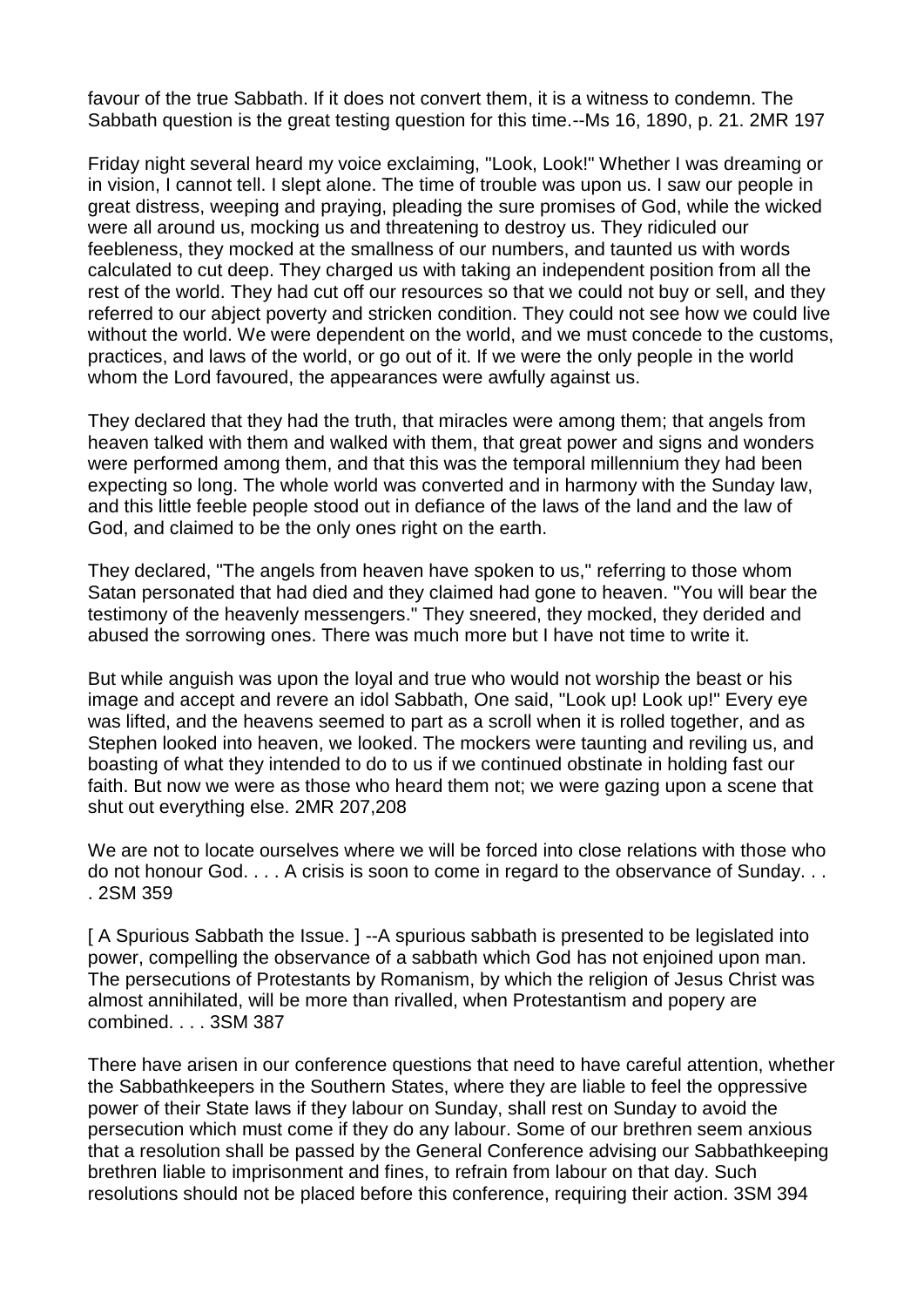The time of trouble was upon us. I saw our people in great distress, weeping and praying, pleading the sure promises of God, while the wicked were all around us mocking us and threatening to destroy us. They ridiculed our feebleness, they mocked at the smallness of our numbers, and taunted us with words calculated to cut deep. They charged us with taking an independent position from all the rest of the world. They had cut off our resources so that we could not buy or sell, and they referred to our abject poverty and stricken condition. They could not see how we could live without the world. We were dependent on the world, and we must concede to the customs, practices, and laws of the world, or go out of it. If we were the only people in the world whom the Lord favoured, the appearances were awfully against us. 3SM 427

You will always find Satan on the side of the oppressor. God does not oppress. God does not bring them [people] in by persecution, for He has let them live all this time, but when Satan gets the lines in his hands, he takes the spurious sabbath and sets it up against the perfection of Christ and [says] you have got to keep it. That is the spirit of persecution and oppression and bondage. It goes right with the spurious sabbath that has not one syllable for its sanctity in the Word of God. "If you do not keep Sunday, you will not buy or sell." And not only that, but they work their oppression in every way possible, but thank God, He lives. He lived in the days of the apostles when the priests said, "Do not preach any more in the name of Jesus Christ." Somebody else's law was to come in there and show that God had a government. He sent His angel and said, "Go and tell Peter to go and make known My words." And when they came from Peter, lo he was not there. And one came and said, "He is in the Temple preaching." And they sent officers to bring him without violence, and they brought him before the council. They said to them [him], "Why do you teach in His name?" But Peter answer and said, "Whether it be right in the sight of God to hearken unto you more than unto God, judge ye." 5MR 47

The test will surely come. Thirty-six years ago I was shown that what is now transpiring would take place, that the observance of an institution of the papacy would be enforced upon the people by a Sunday law, while the sanctified rest day of Jehovah would be trampled underfoot. 5T 137

There are many, even of those engaged in this movement for Sunday enforcement, who are blinded to the results which will follow this action. They do not see that they are striking directly against religious liberty. There are many who have never understood the claims of the Bible Sabbath and the false foundation upon which the Sunday institution rests. Any movement in favour of religious legislation is really an act of concession to the papacy, which for so many ages has steadily warred against liberty of conscience. Sunday observance owes its existence as a so-called Christian institution to "the mystery of iniquity;" and its enforcement will be a virtual recognition of the principles which are the very cornerstone of Romanism. When our nation shall so abjure the principles of its government as to enact a Sunday law, Protestantism will in this act join hands with popery; it will be nothing else than giving life to the tyranny which has long been eagerly watching its opportunity to spring again into active despotism. 5T 711

We have been looking many years for a Sunday law to be enacted in our land; and now that the movement is right upon us, we ask, Will our people do their duty in the matter? Can we not assist in lifting the standard, and in calling to the front those who have a regard for their religious rights and privileges? The time is fast approaching when those who choose to obey God rather than man, will be made to feel the hand of oppression. Shall we then dishonour God by keeping silent while His holy commandments are trodden under foot?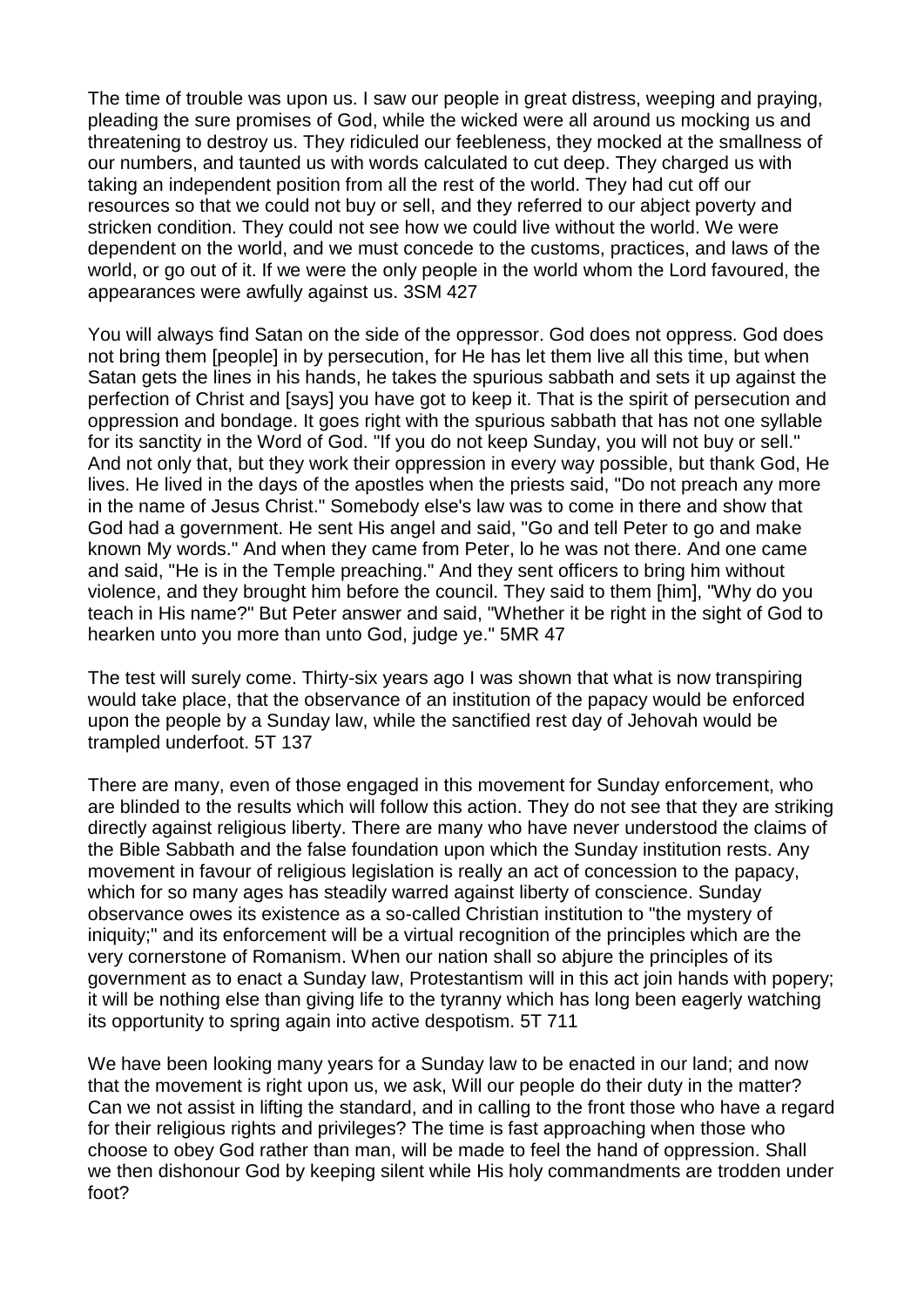While the Protestant world is by her attitude making concessions to Rome, let us arouse to comprehend the situation, and view the contest before us in its true bearings. Let the watchmen now lift up their voice, and give the message which is present truth for this time. Let us show people where we are in prophetic history, and seek to arouse the spirit of true Protestantism, awakening the world to a sense of the value of the privileges of religious liberty so long enjoyed. 5T 716

We are standing on the threshold of great and solemn events. Prophecy is fast fulfilling. The Lord is at the door. There is soon to open before us a period of overwhelming interest to all living. The controversies of the past are to be revived; new controversies will arise. The scenes to be enacted in our world are not yet even dreamed of. Satan is at work through human agencies. Those who are making an effort to change the Constitution and secure a law enforcing Sunday observance little realise what will be the result. A crisis is just upon us.

But God's servants are not to trust to themselves in this great emergency. In the visions given to Isaiah, to Ezekiel, and to John we see how closely heaven is connected with the events taking place upon the earth and how great is the care of God for those who are loyal to Him. The world is not without a ruler. The program of coming events is in the hands of the Lord. The Majesty of heaven has the destiny of nations, as well as the concerns of His church, in His own charge. 5T 753

I saw all that "would not receive the mark of the Beast, and of his Image, in their foreheads or in their hands," could not buy or sell. I saw that the number (666) of the Image Beast was made up; and that it was the beast that changed the Sabbath, and the Image Beast had followed on after, and kept the Pope's, and not God's Sabbath. And all we were required to do, was to give up God's Sabbath, and keep the Pope's, and then we should have the mark of the Beast, and of his Image. BROADSIDE3 APR.07,1847

I do hope that the trumpet will give a certain sound in regard to this Sunday-law movement. I think that it would be best if in our papers the subject of the perpetuity of the law of God were made a specialty. Should there not be a paper or a pamphlet issued to take the place of the Sentinel? I have not been able to think that it was the wise thing to do to let that paper drop. It was a voice that was constantly speaking in defence of religious liberty. The truth should be presented in short articles, in clear, distinct lines, giving special points in regard to the Lord's Sabbath, and showing that those who frame laws to compel the observance of the first day of the week, are disloyal to the Lord of heaven, who placed His sanctity upon the seventh day. Are we doing all we can to exalt the law of Jehovah? CW 97

We should now be doing our very best to defeat this Sunday law. The best way to do this will be to lift up the law of God and make it stand forth in all its sacredness. This must be done if the truth triumphs.-- Letter 58, 1906. CW 98

The adherents of truth are now called upon to choose between disregarding a plain requirement of God's word or forfeiting their liberty. If we yield the word of God, and accept human customs and traditions, we may still be permitted to live among men, to buy and sell, and have our rights respected. But if we maintain our loyalty to God, it must be at the sacrifice of our rights among men. For the enemies of God's law have leagued together to crush out independent judgement in matters of religious faith, and to control the consciences of men. They are determined to put an end to the long-continued controversy concerning the Sabbath, to prohibit all further spread of the truth upon this point, and to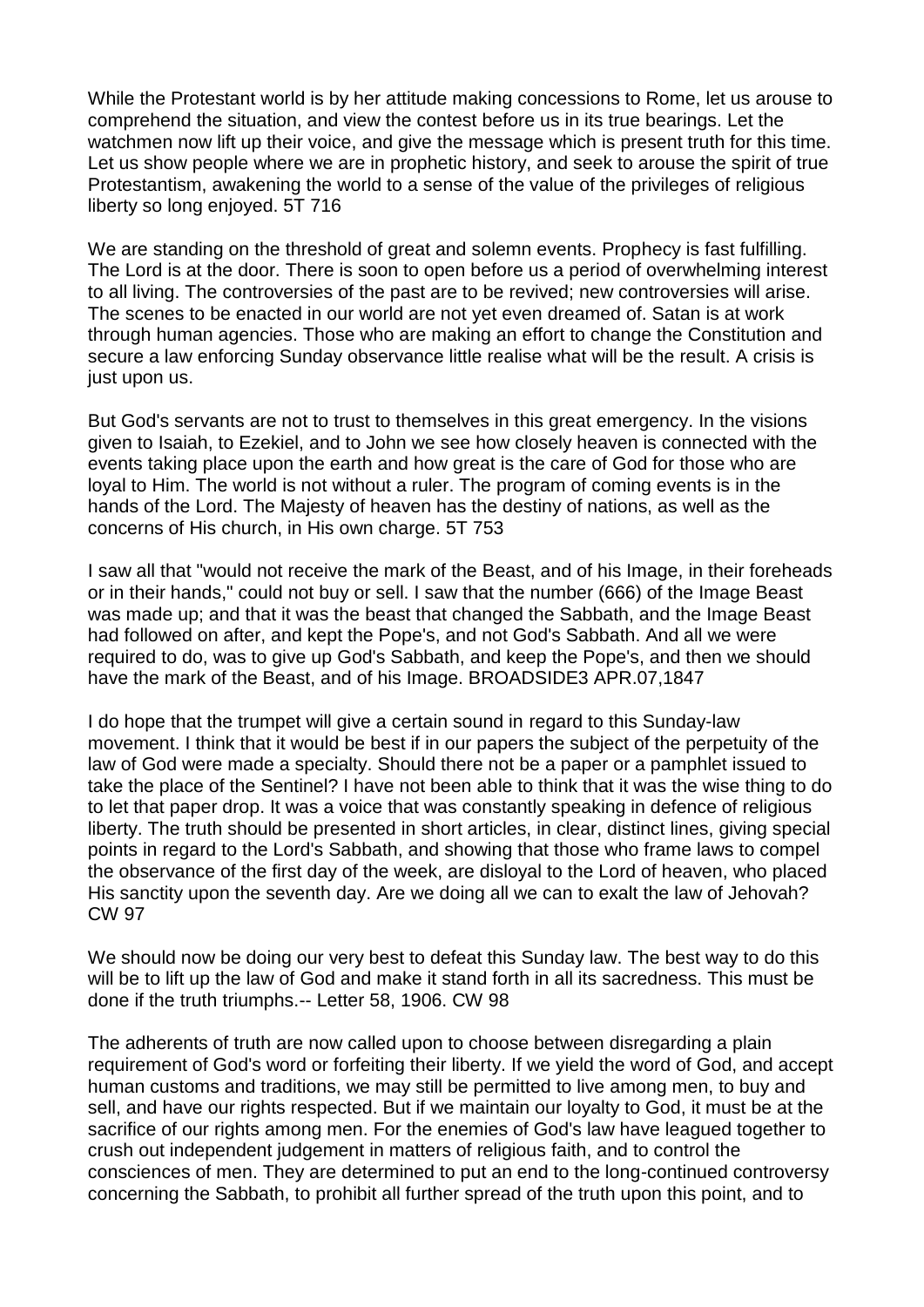secure the exaltation of Sunday, in the very face of the injunction of the fourth commandment. HM NOV.01,1893

Wonderful events are soon to open before the world. The end of all things is at hand. The time of trouble is about to come upon the people of God. Then it is that the decree will go forth forbidding those who keep the Sabbath of the Lord to buy or sell, and threatening them with punishment, and even death, if they do not observe the first day of the week as the Sabbath. HS 156

The faith of Jesus and the testimony of Jesus are blended. They are to be clearly presented to the world. But in God's word we are shown the consequences of proclaiming this message. "The dragon was wroth with the woman, and went to make war with the remnant of her seed, which keep the commandments of God, and have the testimony of Jesus Christ." A refusal to obey the commandments of God, and a determination to cherish hatred against those who proclaim these commandments, leads to the most determined war on the part of the dragon, whose whole energies are brought to bear against the commandment-keeping people of God. "He causeth all, both small and great . . . to receive a mark in their right hand, or in their foreheads." Not only are men not to work with their hands on Sunday, but with their minds are they to acknowledge Sunday as the Sabbath. "And that no man might buy or sell, save he that had the mark, or the name of the beast, or the number of this name." PH086 6

It will appear as though Satan is triumphant, and that truth is overborne with falsehood and error; because the people over whom God has spread his shield, and the country which has been an asylum to the conscience-oppressed lovers of God and the defenders of his truth, are placed in desperate jeopardy through its oppressive legislation. Should our nation abjure the principles of Protestantism, to give countenance and sanction to the Sunday law, they will in this act join hands with popery; for it will be nothing else than giving life to the tyranny which has been eagerly waiting and watching its opportunity to spring into active despotism. And now, as this evil is on the point of realisation, it is the business of all believers in the Bible to arouse. RH DEC.11,1888

We have been looking many years for a Sunday law to be enacted in our land; and now that the movement is right upon us, we ask, What are our people going to do in the matter? Do you realise that the night will soon come, when no man can work? Have you that intensity of zeal, that piety and devotion, which will enable you to stand when opposition is brought upon you? If God has ever spoken by me, the time will come when we shall be brought before councils, and every position of truth which we hold will be severely criticised. The time that we are now allowing to go to waste should be devoted to the charge God has given us, of preparing for the approaching crisis. Much time should be spent in prayer, that our garments of character may be washed and made white in the blood of the Lamb. RH DEC.11,1888

I have been much burdened in regard to movements that are now in progress for the enforcement of Sunday observance. It has been shown to me that Satan has been working earnestly to carry out his designs to restrict religious liberty. Plans of serious import to the people of God are advancing in an underhand manner among the clergymen of various denominations, and the object of this secret manoeuvring is to win popular favour for the enforcement of Sunday sacredness. If the people can be led to favour a Sunday law, then the clergy intend to exert their united influence to obtain a religious amendment to the Constitution, and compel the nation to keep Sunday. RH DEC.24,1889 (PC 333)